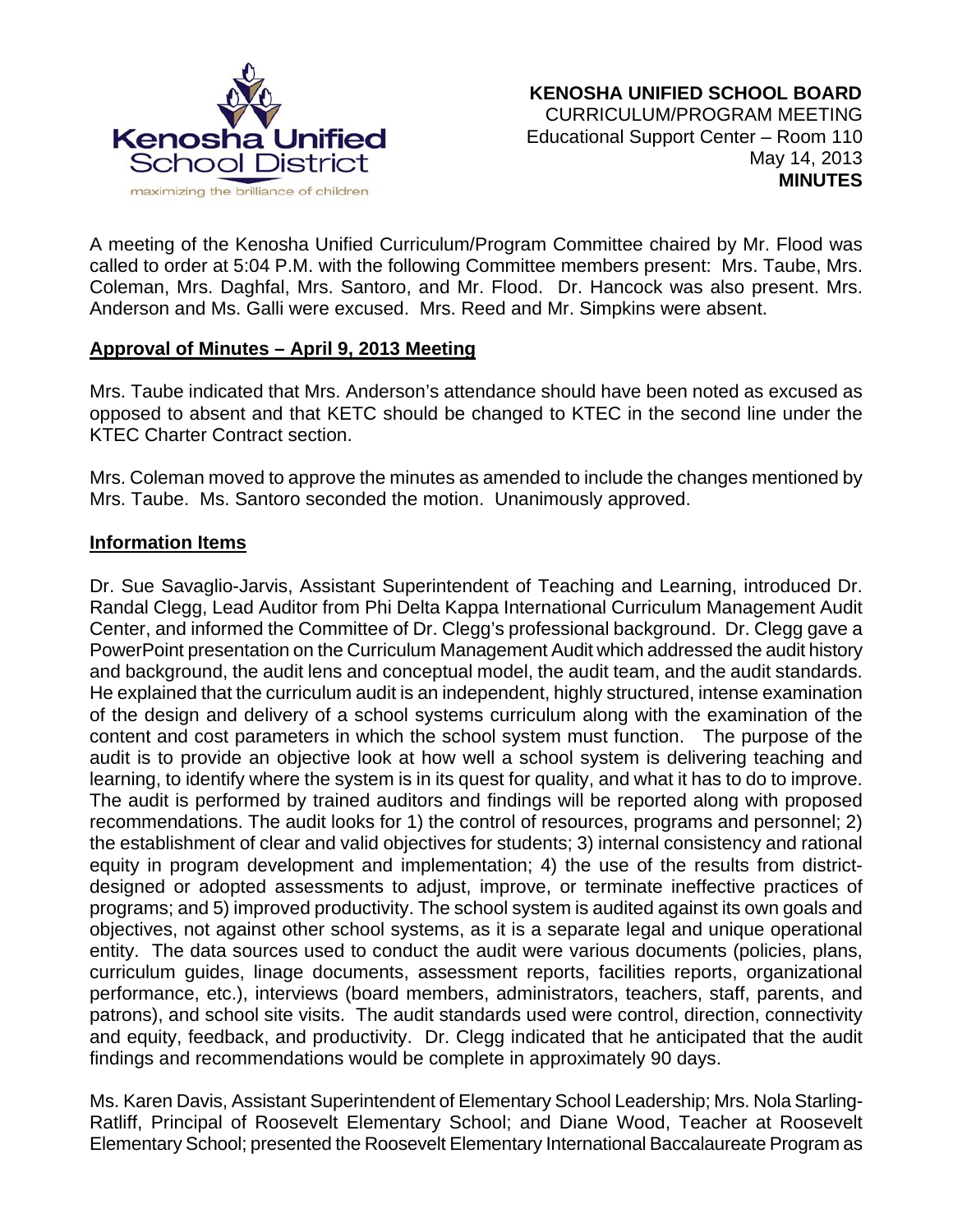contained in the agenda. They explained that the International Baccalaureate curriculum complements the Common Core Standards and is supported by current curricular materials such as Everyday Math and Foss Science. The curriculum emphasizes collaboration, critical thinking problem-solving and other 21<sup>st</sup> Century Skills, all of which are crucial components of the school already. To prepare for the program, staff members have participated in in-services, teachers have visited nearby IB schools, teachers have received PYP Level I training, the principal has received PYP administrative training, and a staff vote was taken with results showing 80% were in favor of implementation of the program. An informational meeting for parents was held prior to spring break to update families and a group of interested parents met a team of teachers from Jefferson Lighthouse Elementary School and took a tour of that IB school. If accepted, funding for the Roosevelt IB Program would be covered through Title I funding. Notification regarding acceptance is not expected until mid-summer.

Ms. Davis, Mrs. Heather Connolly, Principal at Frank Elementary School; and Mrs. Yolanda Jackson-Lewis, Principal at Wilson Elementary School, presented the Extended School Year Update as contained in the agenda. They indicated that although growth is happening, achievement is not yet at the level expected but noted that implementation of Expeditionary Learning practices, with a strong emphasis on Common Core Standards, is designed to increase student engagement and achievement over time and it can take up to five years to reach desired achievement goals.

Ms. Davis distributed and presented an updated Evans-Newton, Inc. (ENI) Building Highly Functioning Professional Learning Communities report. She indicated that ENI was contracted to provide professional development to 20 elementary school principals and instructional coaches relating to the development and support of teacher collaboration teams structured as Professional Learning Communities (PLC's). Training was provided in seven group training sessions of one-half day, followed by seven one-half day practicum sessions per school between September, 2012 and February, 2013. These trainings enabled the principals and instructional coaches to increase their skills to facilitate and support highly effective PLC's. The intention is that the coaching will be self-sustaining.

Dr. Savaglio-Jarvis presented the Middle School Honors Report and indicated that per the request at the March 12, 2013 standing committee meeting, a meeting was held which included the Assistant Superintendent of Secondary School Leadership, members of the Teaching and Learning department, and all middle school principals to revisit the possibility of tighter clusters and to consider offering more advanced level of math and English to ensure that students are accelerated and challenged. She presented the outcomes of that meeting as contained in the agenda. Ms. Sue Mirsky, Coordinator of Literacy, distributed and presented a hand-out entitled "Addressing the Needs of All Students in an ELA Classroom" which illustrated three different samples of heterogeneous groupings within classrooms. Mr. David Tuttle, Coordinator of Talent Development, presented the information contained in Appendix A, B, C, and D as contained in the agenda.

Views and comments were made by the public.

Mrs. Coleman moved that the Elementary Standards-Based Grading Community Presentation be deferred until the next standing committee meeting. Mrs. Santoro seconded the motion. Unanimously approved.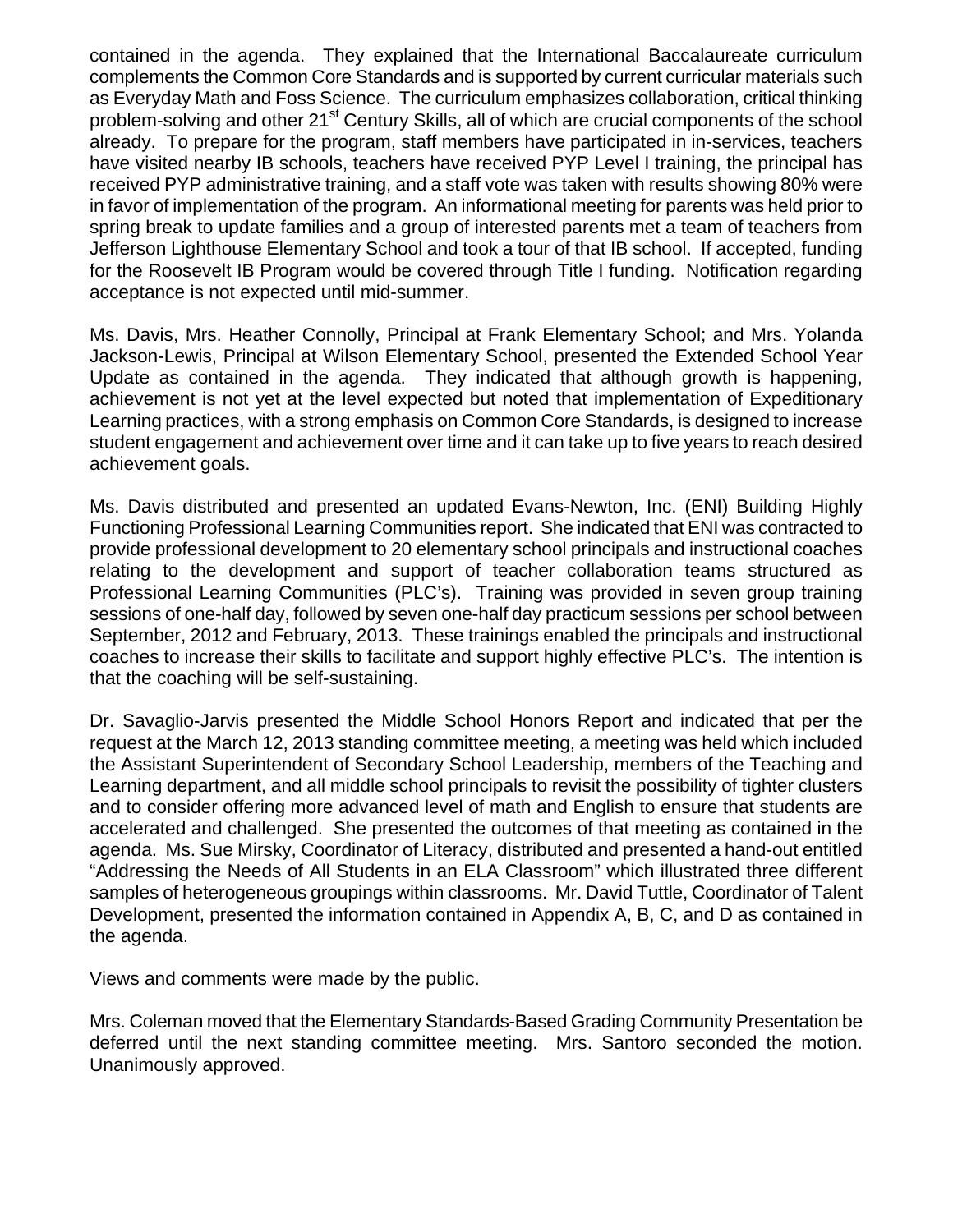# **Future Agenda Items**

The Elementary Standards-Based Grading Community Presentation will be presented at the June meeting as moved above.

Mrs. Taube requested a World Language Update. Dr. Savaglio-Jarvis indicated that she would be presenting that report in June.

Dr. Savaglio-Jarvis indicated that she would also be presenting a Head Start Update in June and in July would be presenting a K-8 Attendance/Truancy Report along with a Professional Development Report.

Meeting adjourned at 7:04 P.M.

 Stacy Schroeder Busby School Board Secretary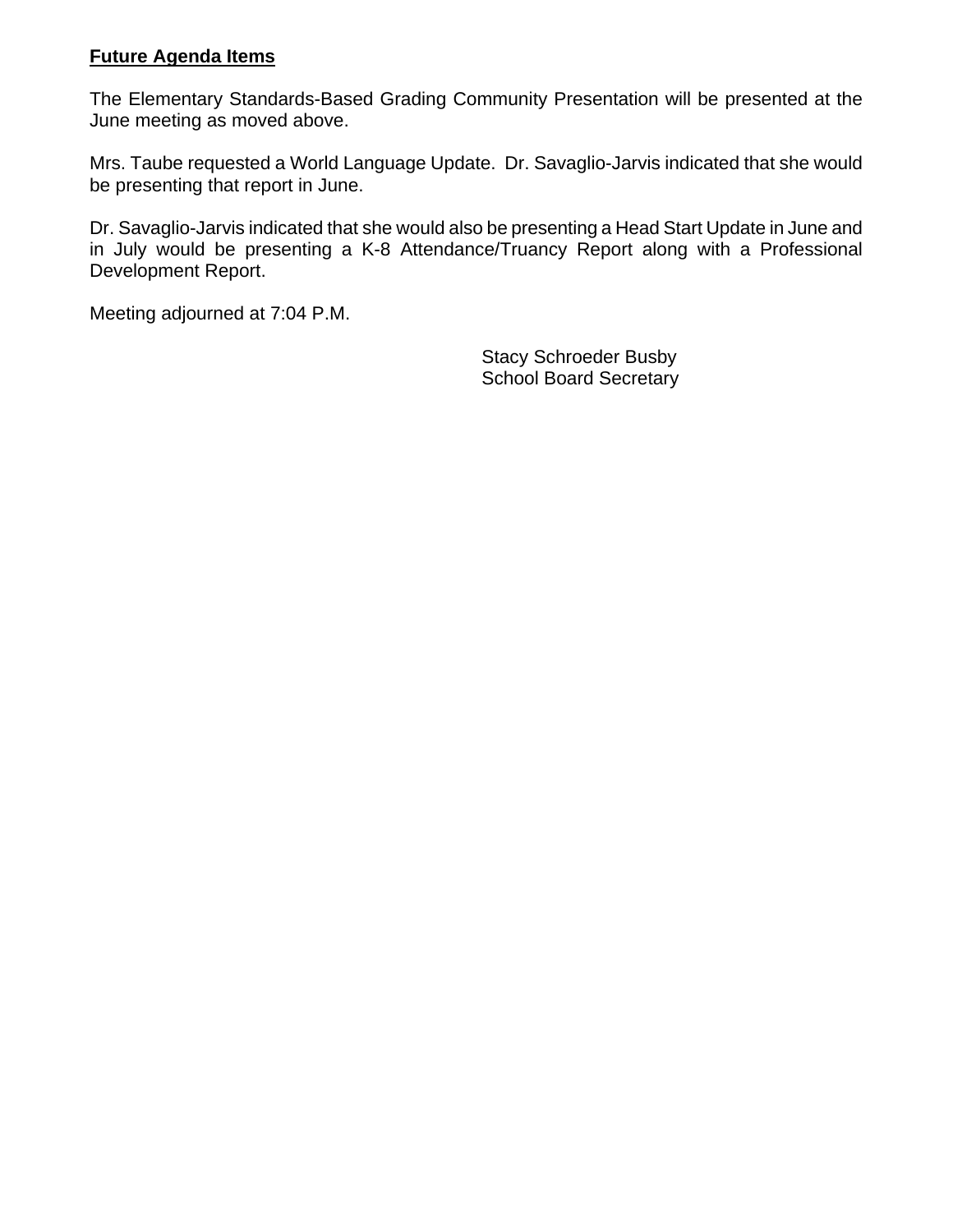

A joint meeting of the Kenosha Unified Personnel/Policy and Curriculum/Program Committee chaired by Mr. Bryan was called to order at 7:08 P.M. with the following Committee members present: Mr. Flood, Mrs. Taube, Mrs. Coleman, Mrs. Santoro, Mrs. Snyder, Mr. Jacobs, Mr. Retzlaff, Mrs. Hamilton, Mr. Wamboldt, and Mr. Bryan. Dr. Hancock was also present. Mrs. Anderson, Mrs. Daghfal, and Ms. Galli were excused. Mrs. Reed, Mr. Simpkins, Mrs. Morrison, and Ms. Morgan were absent.

# **Policy/Rule 6633 – Student Technology Acceptable Use**

Mr. Kristopher Keckler, Executive Director of Information & Accountability, presented Policy/Rule 6633 – Student Technology Acceptable Use as contained in the agenda. He indicated that the current policy only references student use of district owned technology and with the increase of student owned devices, the policy was being updated to reflect that scenario. Furthermore, the policy was revised to include expectations related to student privacy and online protection which align with the Protecting Children in the 21<sup>st</sup> Century Act. Mr. Keckler noted that this policy will be a mandatory item within the annual online student re-enrollment procedures and also distributed electronically to each student at the start of each school year.

Mrs. Taube suggested that Administration simplify the wording of the first bolded sentence in the policy to make it easier to read and understand.

Mr. Wamboldt suggested that Administration add a "catch all" phase at the end of the second bullet of the rule. He gave the suggestion of "or be disorderly in nature, or cause another to be disturbed or distracted" as an example of a "catch all" phrase.

Mrs. Coleman moved that Administration incorporate the suggested revisions discussed (simplifying the wording of the first bolded sentence in the policy and adding a "catch all" phrase to the end of the second bullet) and then forward revised Policy/Rule 6633 – Student Technology Acceptable Use to the Board of Education for approval as a first and second reading at the May 21, 2013, and June 25, 2013, regular school board meetings. Mr. Flood seconded the motion. Unanimously approved

Meeting adjourned at 7:35 P.M.

Stacy Schroeder Busby School Board Secretary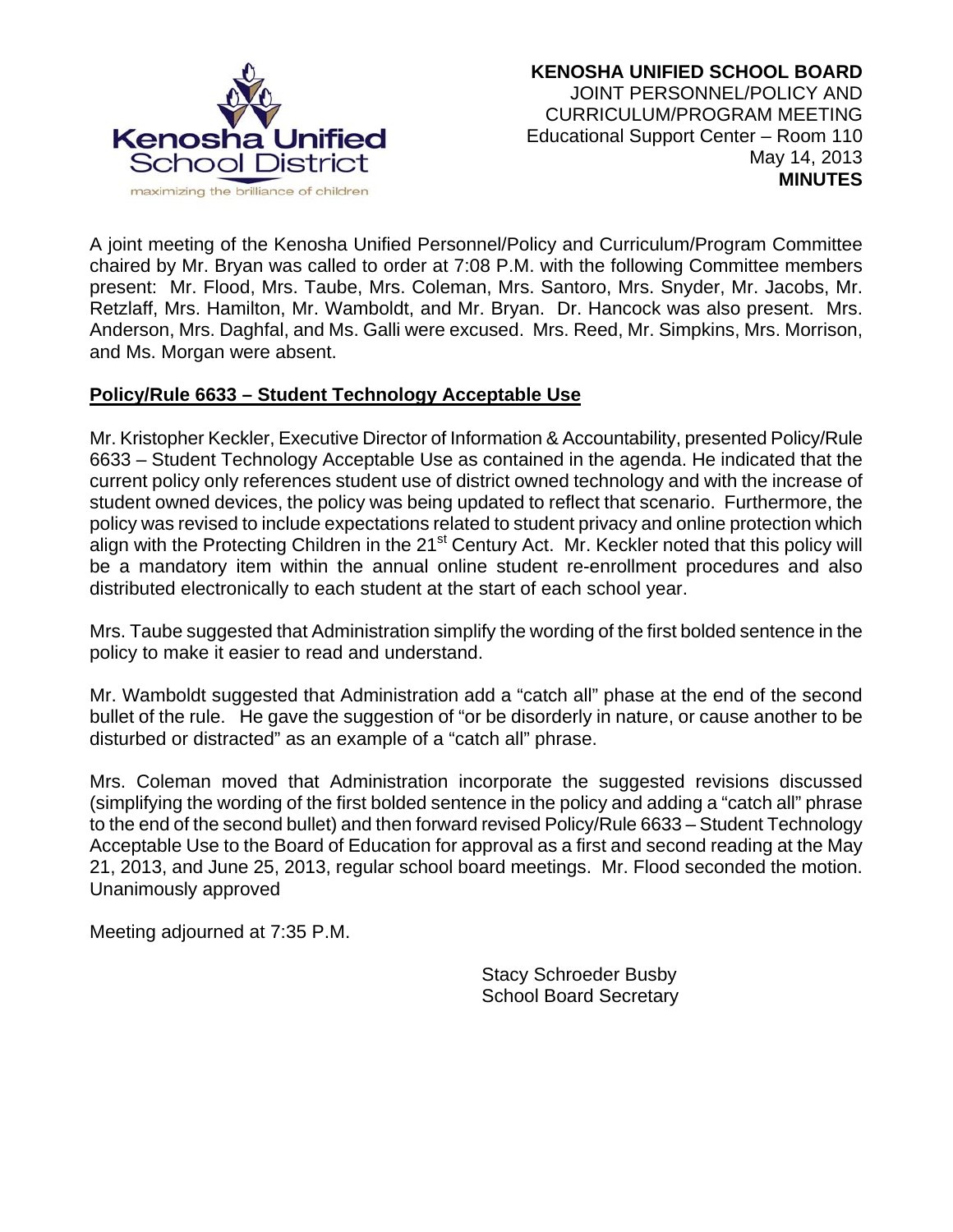

A meeting of the Kenosha Unified Personnel/Policy Committee chaired by Mr. Bryan was called to order at 7:37 P.M. with the following Committee members present: Mr. Flood, Mrs. Snyder, Mr. Jacobs, Mr. Retzlaff, Mrs. Hamilton, Mr. Wamboldt, and Mr. Bryan. Dr. Hancock was also present. Mrs. Morrison and Ms. Morgan were absent.

# **Approval of Minutes – March 12, 2013**

Mrs. Hamilton noted that Mrs. Coleman had previously requested a Student Achievement Gap Update but it was not in the minutes or on the agenda for this meeting. Dr. Hancock indicated that the request had been noted but would not be presented to the Committee until July or August.

Mrs. Snyder moved to approve the minutes as contained in the agenda. Mr. Jacobs seconded the motion. Unanimously approved.

# **Policy/Rule 1220 – Cable Television**

Mrs. Tanya Ruder, Executive Director of Community Partnerships & Media Relations, presented Policy/Rule 1220 – Cable Television and indicated that the policy was being updated to reflect the current personnel assigned to the operating and programing of the District's cable channel and to also add a cross reference to Policy 1213 – Web Publication.

Mrs. Snyder moved to forward the revisions to Policy/Rule 1220 – Cable Television to the School Board for a first reading on May 21, 2013, and a second reading on June 25, 2013. Mr. Flood seconded the motion. Unanimously approved.

## **Policy/Rule 1212 – Non-English Language Version Printed Materials**

Mrs. Ruder presented Policy/Rule 1212 - Non-English Language Version Printed Materials and indicated that the policy was being updated to align with current practice which ensures that translation of documents is provided when such documents require parent/guardian signature related to the health, welfare, and safety of students. She also noted that Rule 1212 was being eliminated as it is no longer relevant.

Mrs. Snyder moved to forward the revisions to Policy/Rule 1212 – Non-English Language Version Printed Materials to the School Board for a first reading on May 21, 2013, and a second reading on June 25, 2013. Mr. Wamboldt seconded the motion. Unanimously approved.

# **Policy/Rule 1520 – Notifications of Material and Literature to Students**

Mrs. Ruder presented Policy/Rule 1520 – Notifications of Material and Literature to Students and indicated that the policy was being updated to include Kenosha Unified Community Partners as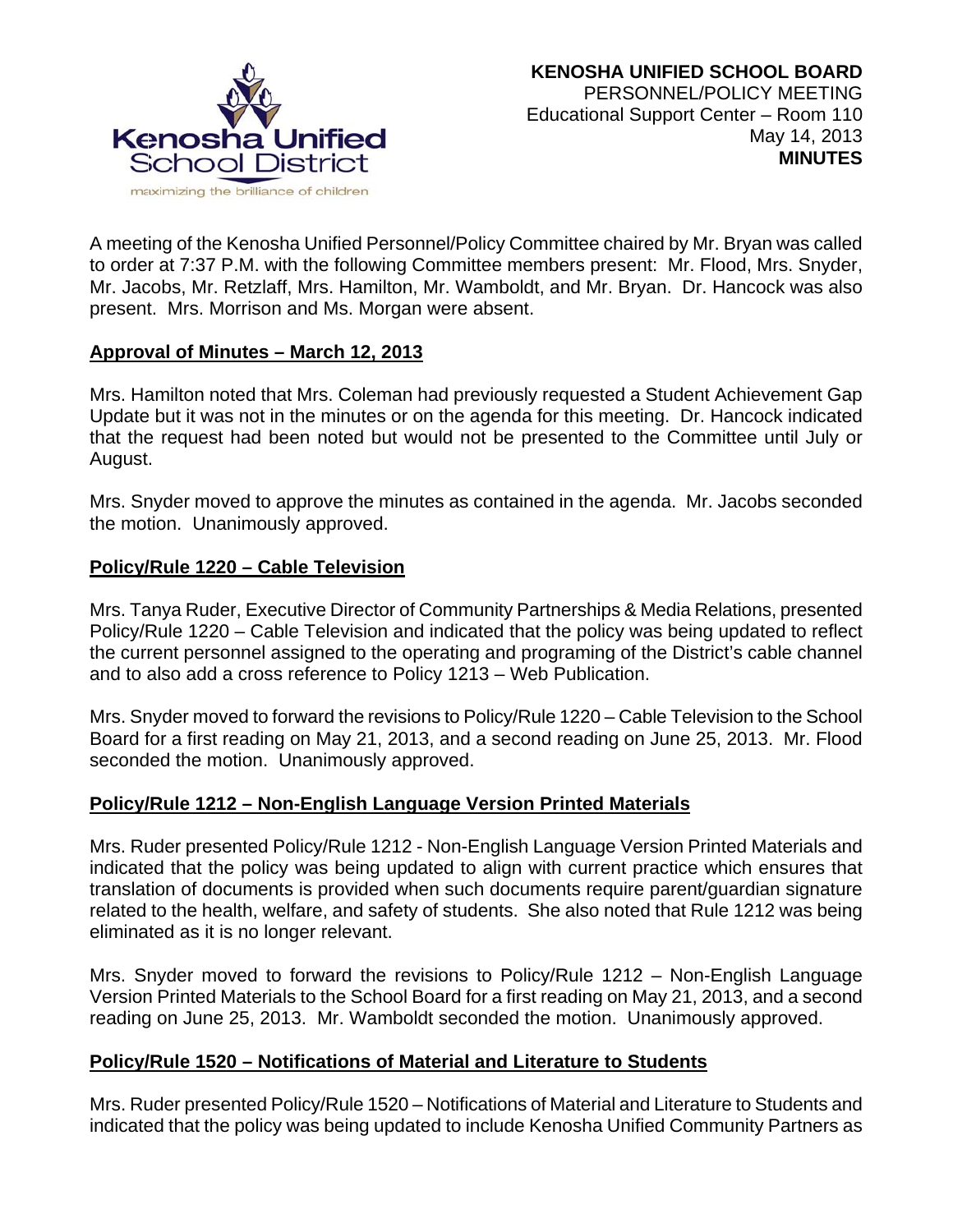an organization which educationally benefits students and to reduce the length of the disclaimer due to space limitations on fliers.

Mr. Jacobs moved to forward the revisions to Policy/Rule 1520 – Notifications of Material and Literature to Students to the School Board for a first reading on May 21, 2013, and a second reading on June 25, 2013. Mr. Retzlaff seconded the motion. Unanimously approved.

### **Information Items**

There were no questions or comments on the Recommendations Concerning Appointments, Leaves of Absence, Retirements, and Resignations.

### **Future Agenda Items**

A Student Achievement Gap Update will be presented to the Committee in July or August as noted above.

Meeting adjourned at 7:44 P.M.

Stacy Schroeder Busby School Board Secretary